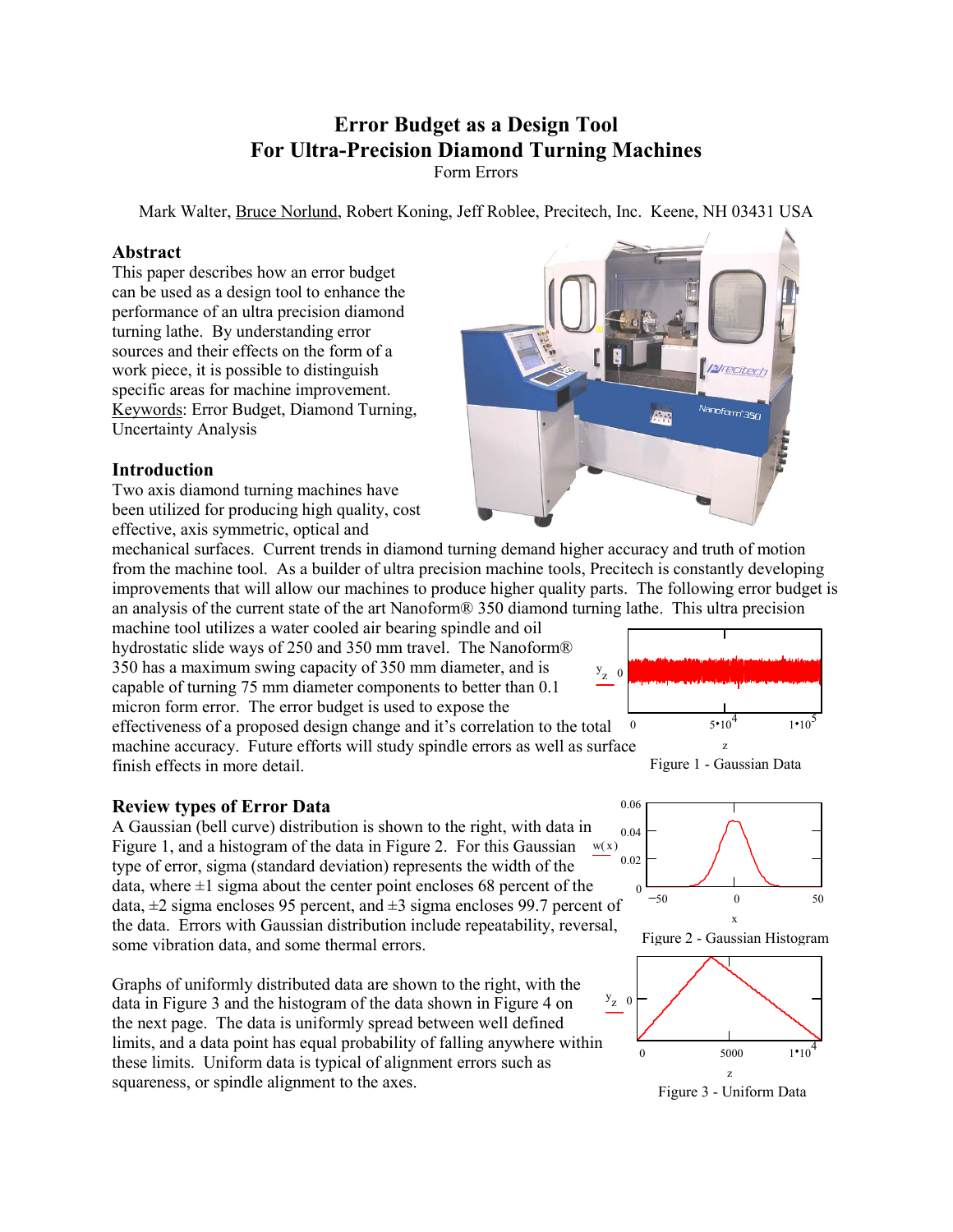In order to add a uniform error with a Gaussian error, some common ground, unit-wise, must be reached. We have chosen to do this by calculating sigma for non Gaussian

data sets. This is done by taking the boundary limits (P-V) and multiplying by a conversion factor. In the case of uniform

distribution data, the factor is  $0.289$ , which is also  $1/\sqrt{12}$ . This method allows various types of PV errors to be converted to sigma errors so that they can be added by RSS (root-sum of squares) calculations. [1] [2]

Another error source exists where the error amplitude changes sinusoidally. Examples of this type of error are scale interpolation error, spindle unbalance, spindle synchronous errors, etc. The sinusoidal form is shown to the right, with the data in Figure 5 and the histogram of the data in Figure 6. As you can see, there are more data points at the edge of the spectrum than in the center. This shifts the conversion factor for this error type to be a larger percentage of the Peak to Valley, namely <u>0.354</u> or  $1 / (2\sqrt{2})$  times PV equals sigma.

We also calculated sigma for a banana curve shaped data set. In this case the histogram is not symmetric about the mean, and both sides of data must be considered to calculate a sigma. In this case sigma is 0.342 times PV. This is nearly the same as the sinusoidal factor. These factors are used in combining the errors from various sources at the end of this paper.

# **Errors in a two axis lathe [3]**

50 0 50 0 0.02 Figure 4 - Uniform Histogram  $w(x)$ x 0 2000 4000 6000 8000 2 0  $\mathfrak{D}$ y z z





Figure 6 - Sinusoidal Histogram

Form errors in a lathed part come from either the tool or workpiece not following an ideal prescribed contour in space and time. We have chosen to group the error sources into four categories: Stability errors, Length based errors; Time based errors, and Other errors. While stiffness (machine compliance) is not an error source by itself, cutting force deflects the machine, and variations in cutting force introduce additional part form errors. Some of the following data is preliminary and subject to change.

| Nanoform 350 Stability Errors                  |                   |       |                         |                   |                |
|------------------------------------------------|-------------------|-------|-------------------------|-------------------|----------------|
| Source                                         | Specification     |       | Actual X Actual Z Units |                   | <b>Type</b>    |
| <b>Home Repeatability</b>                      | $0.25$ PV         | 0.180 | 0.100                   | PV microns        | Gaussian       |
| Slide positioning repeatability, reversal      |                   | 0.012 | 0.012                   | sigma microns     | Gaussian       |
| <b>Feedback Scale Interpolation Error</b>      | $0.10 \text{ PV}$ | 0.002 | 0.002                   | <b>PV</b> microns | Sinusoidal     |
| <b>Tool setter repeatability</b>               |                   | 0.200 | N/A                     | <b>PV</b> microns | Gaussian       |
| Tool setter reaction to temp fluctuations      |                   | 0.2/C | N/A                     | <b>PV</b> microns | Gaussian       |
| Machine reaction to air temp fluctuations      |                   | 0.2/C | 1.0/C                   | PV microns        | Sinusoidal     |
| Machine reaction to spindle coolant variations |                   | 0.2/C | 1.0/C                   | PV microns        | Sinusoidal     |
| <b>Round off error</b>                         |                   | 0.004 | 0.004                   | <b>PV</b> microns | <b>Uniform</b> |

• The home position repeatability is the ability of the slide to 'home' to the same position of the slide travel. These errors are zero if the machine is not re-homed during a production cycle. These values are the PV (Peak to Valley) errors that are allowed and measured. • The slide positioning repeatability is the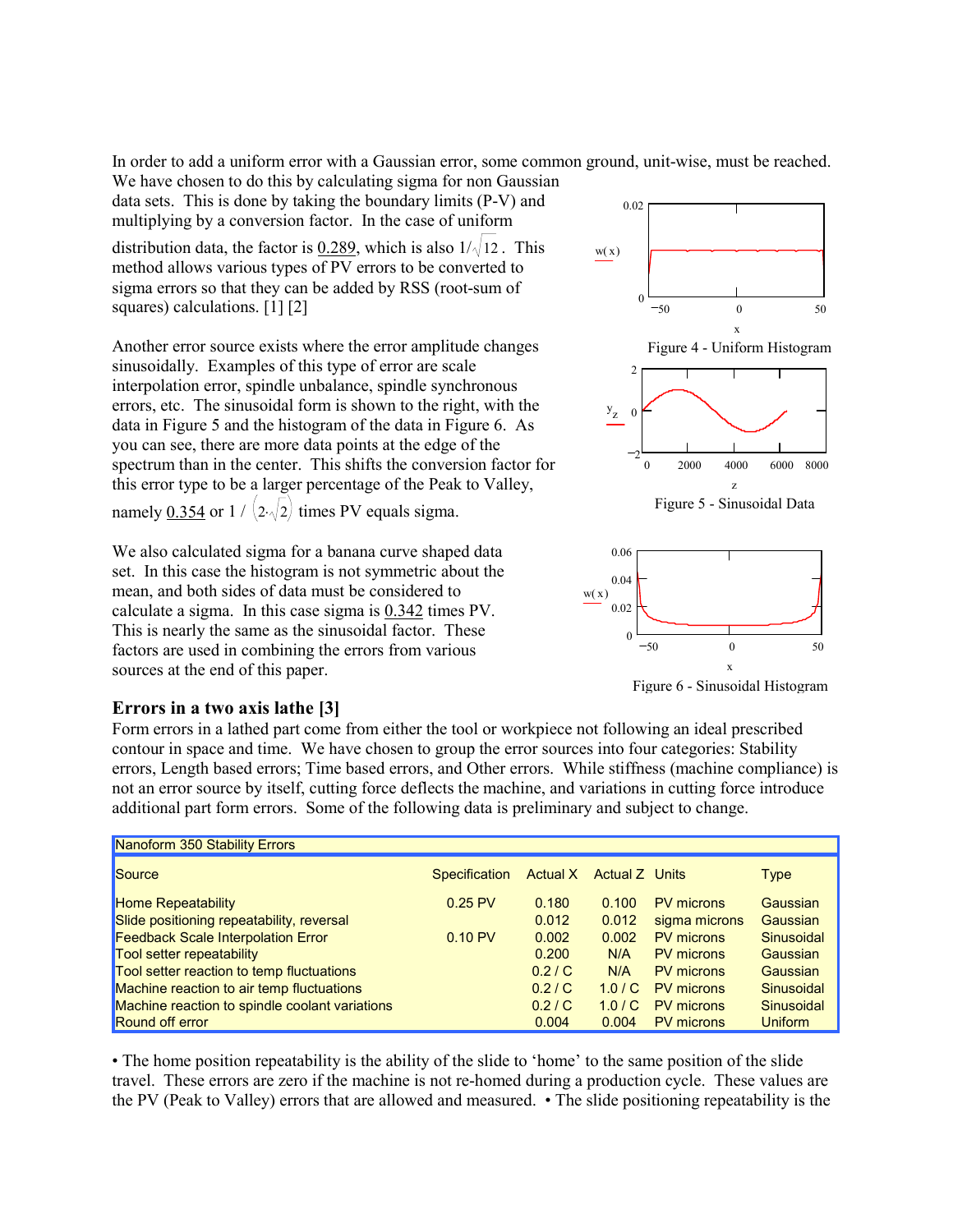deviation of position of the slide when repeatedly positioned to one location from both directions. Sigma errors represent one standard deviation of the Gaussian curve, or 1/6 of the equivalent PV errors.

• Scale Interpolation error: The position feedback devices are glass scales with holographic gratings. These scales have a grating pitch spacing of 0.55 microns but a resolution of .0086 microns. The fine resolution is obtained by interpolation (mathematical subdivision) of the sinusoidal output of the read head into divisions that are finer than the original grating pitch. This process depends upon the sinusoidal shape being true. If the sinusoid is imperfect, then the interpolation process will result in a slide position error that repeats every 0.55 microns. This error is present regardless of the interpolation level, i.e. changing the interpolation from 50X to 400X makes it look like there are 8 times more counts for the same distance; however the sinusoid imperfection is the same for both cases.

• The tool setter repeatability is the variation in offset values from the tool set routine, including removing and reseating the tool setter and examining the same tool repeatedly.

• The room temperature surrounding the machine can have a disturbing influence on the machine stability. • Similarly, if water cooling is used to maintain temperature of the machine components, temperature variations of this cooling source can be a disturbing influence on the machine.

• Round Off: The slide position is measured in counts from the encoder, each count representing 0.0086 microns. The desired machine position may be different from a multiple of the encoder count spacing by up to 0.0043 microns. The motion control board used in the Precitech Ultrapath machine tool controller sub divides the resolutions into finer increments, minimizing this type of error.

| Nanoform 350 Length Based Errors                  |                      |                 |                       |                 |                |  |
|---------------------------------------------------|----------------------|-----------------|-----------------------|-----------------|----------------|--|
| Source                                            | <b>Specification</b> | <b>Actual X</b> | <b>Actual Z</b> Units |                 | <b>Type</b>    |  |
| Slide scale length based error 0.4*L/100          | 1.4.1.0              | 0.41            | 0.14                  | microns         | Sinusoidal     |  |
| Slide scale length error temp not 20C             | $-0.70$              | $-0.70$         | $-0.70$               | PPM/C           | <b>Uniform</b> |  |
| Axis straightness horizontal                      | 0.30.0.20            | 0.23            | 0.13                  | microns         | Sinusoidal     |  |
| Axis straightness vertical                        | 0.70, 0.50           | 0.53            | 0.48                  | microns         | Sinusoidal     |  |
| X slide Abbe error calculated and measured        | 9.55                 | 5.50            |                       | microns         | <b>Uniform</b> |  |
| <b>Z</b> slide Abbe error calculated and measured | 2.72                 |                 | 4.50                  | microns         | <b>Uniform</b> |  |
| Vertical straightness bimetallic change with temp |                      |                 |                       | microns         | <b>Uniform</b> |  |
| Spindle to Z parallelism (horizontal)             | 0.50                 | 0.24            |                       | arc sec         | <b>Uniform</b> |  |
| Spindle to Z parallelism (vertical)               | 10.00                | 3.00            |                       | arc sec         | Uniform        |  |
| Spindle to X perpendicularity (horizontal)        | 0.50                 |                 | 0.30                  | arc sec         | <b>Uniform</b> |  |
| Spindle coning error                              | 0.28                 |                 | 0.08                  | arc sec         | <b>Uniform</b> |  |
| Spindle droop under load (vertical)               | 0.03                 | 0.03            |                       | arc sec / in-lb | <b>Uniform</b> |  |

Length based errors are those that will change value depending upon the dimensions of the part that is to be machined. It is easy to see that a smaller part will be made more accurately than a larger part in some respects. • The scale length based error is the error between the moved distance (measured at the scale) and the scale reading. • There is also a length based thermal error due to running the machine at a temperature different from 20C, where the scale is calibrated. • The straightness is measured using an electronic indicator at the tool height, and as a result, roll errors of the slide do not need to be measured. Vertical error sources are not critical to the performance of the machine and are left out of further analyses.

• Abbe errors are the difference between the slide travel at the scale and at the tool tip or workpiece. These are calculated using pitch and yaw motions of the slide coupled with the distance between the scale feedback device and the tool or part. The measured values were done using a laser distance measurement interferometer.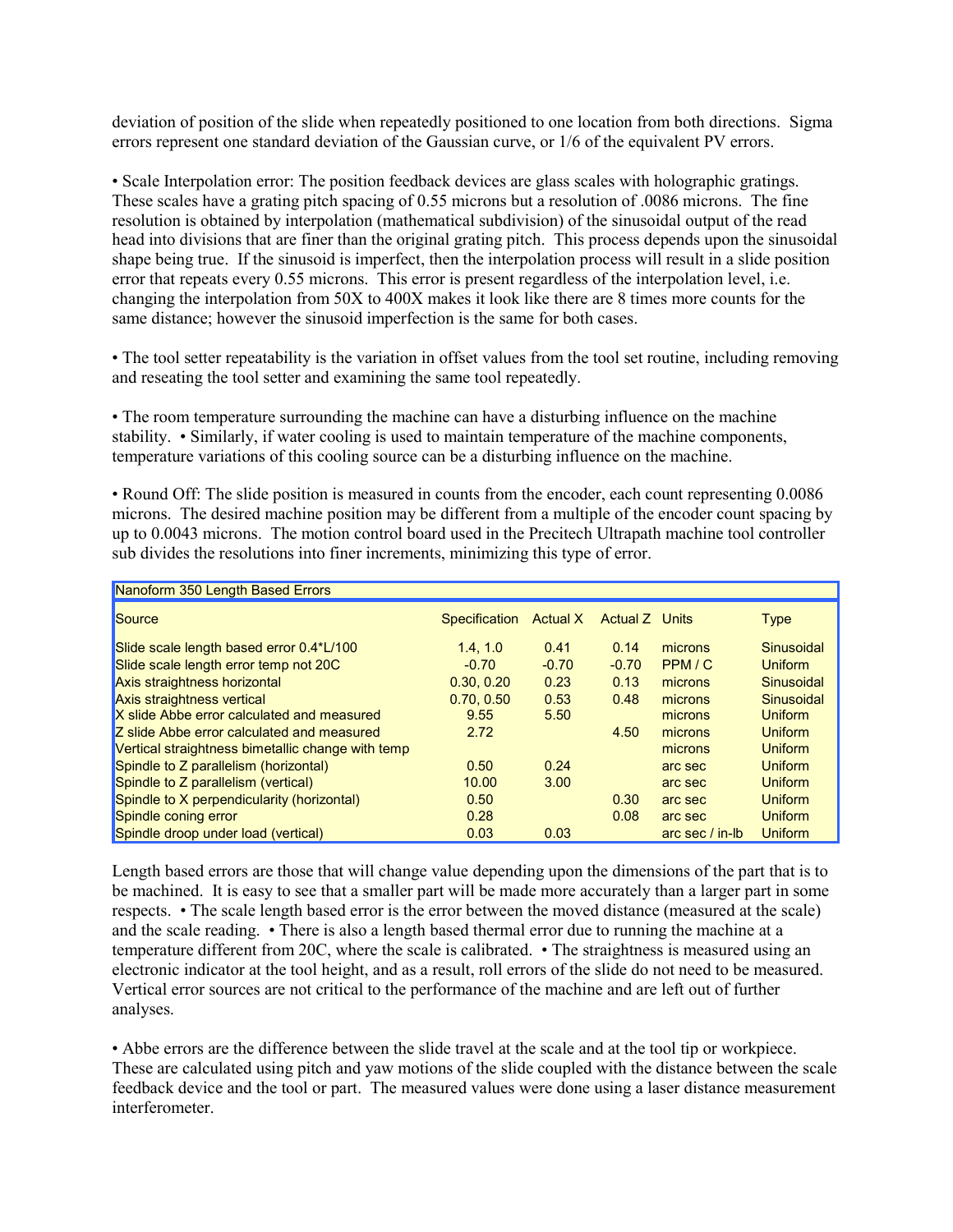• When the machine temperature changes, a bimetallic effect can be seen between components with different coefficients of thermal expansion. For example, this causes a change in the vertical straightness in the X and Z axes since the slides are metal and the base is granite. Since vertical straightness has a second order effect on the accuracy of the work piece, the contribution of this error is small. This will affect the pitch angle error for the slide, and the axis compensation (if used).

| Nanoform 350 Time Based Errors              |                  |                             |                                    |         |                    |  |
|---------------------------------------------|------------------|-----------------------------|------------------------------------|---------|--------------------|--|
| Source                                      | Time<br>Constant | Steady State X<br>Amplitude | <b>Steady State Z</b><br>Amplitude | Units   | Type               |  |
| Hydro system, scale electronics, work light | <b>TBD</b>       | <b>TBD</b>                  | <b>TBD</b>                         | microns | <b>Exponential</b> |  |
| Linear motor servo active                   | <b>TBD</b>       | <b>TBD</b>                  | <b>TBD</b>                         | microns | <b>Exponential</b> |  |
| Spindle                                     | <b>TBD</b>       | <b>TBD</b>                  | <b>TBD</b>                         | microns | <b>Exponential</b> |  |
| Spraymist                                   | <b>TBD</b>       | TBD                         | <b>TBD</b>                         | microns | <b>Exponential</b> |  |

Time based errors are due to the thermal effects during the warm up period for the machine. In this case, the drift of the machine due to temperature gradients is determined from the time period required for the finish pass machining and input as a uniform distribution error. Each component of the machine that is powered or driven heats the machine, with an associated thermal time constant and resultant change of machine shape. Understanding this reaction helps the operator to estimate the error if the machine is not fully warmed up.

| Nanoform 350 Other Errors                                           |                                       |       |       |                                 |                          |
|---------------------------------------------------------------------|---------------------------------------|-------|-------|---------------------------------|--------------------------|
| Source                                                              | Specification Actual X Actual Z Units |       |       |                                 | Type                     |
| Spindle axial synchronous error<br>Spindle radial synchronous error | 0.05<br>0.05                          | 0.017 | 0.025 | PV microns<br><b>PV</b> microns | Sinusoidal<br>Sinusoidal |

Other errors contain the error sources that do not fall easily into the previous categories. In this case, there is an error which is always the same, non-varying value. This could be a zonal defect in the tool edge. This zone will create an error of the same amplitude in the part, regardless of part size, feed rate, or dwell time. The spindle axial synchronous error shows up as a pattern at the center of the part. This may be a step or once per rev, or could have a pattern of spokes radiating from the center.

Typical diamond turning tool forces range from nearly zero up to perhaps 1 Newton. The machine stiffness in the Z direction is 40 Newtons per micron, so the deflection under these forces is less than 0.025 microns and typical finish pass deflections are less than 2 nanometers, making the deflection insignificant to this error budget.

# **Error Sources during Machine Operation**

All of the following errors are dependent upon the operator to minimize where possible.

Tool out of roundness or worn zones Tool placement / offset values in X and Z Tool radius scallop height surface finish effect Straight line motion error to desired curve (poor interpolation in programming) Work piece centering, and balance / unbalance Part distortion when mounted, part resonance or chatter, and distortion when at RPM Thermal disturbance due to cutting coolant or operator involvement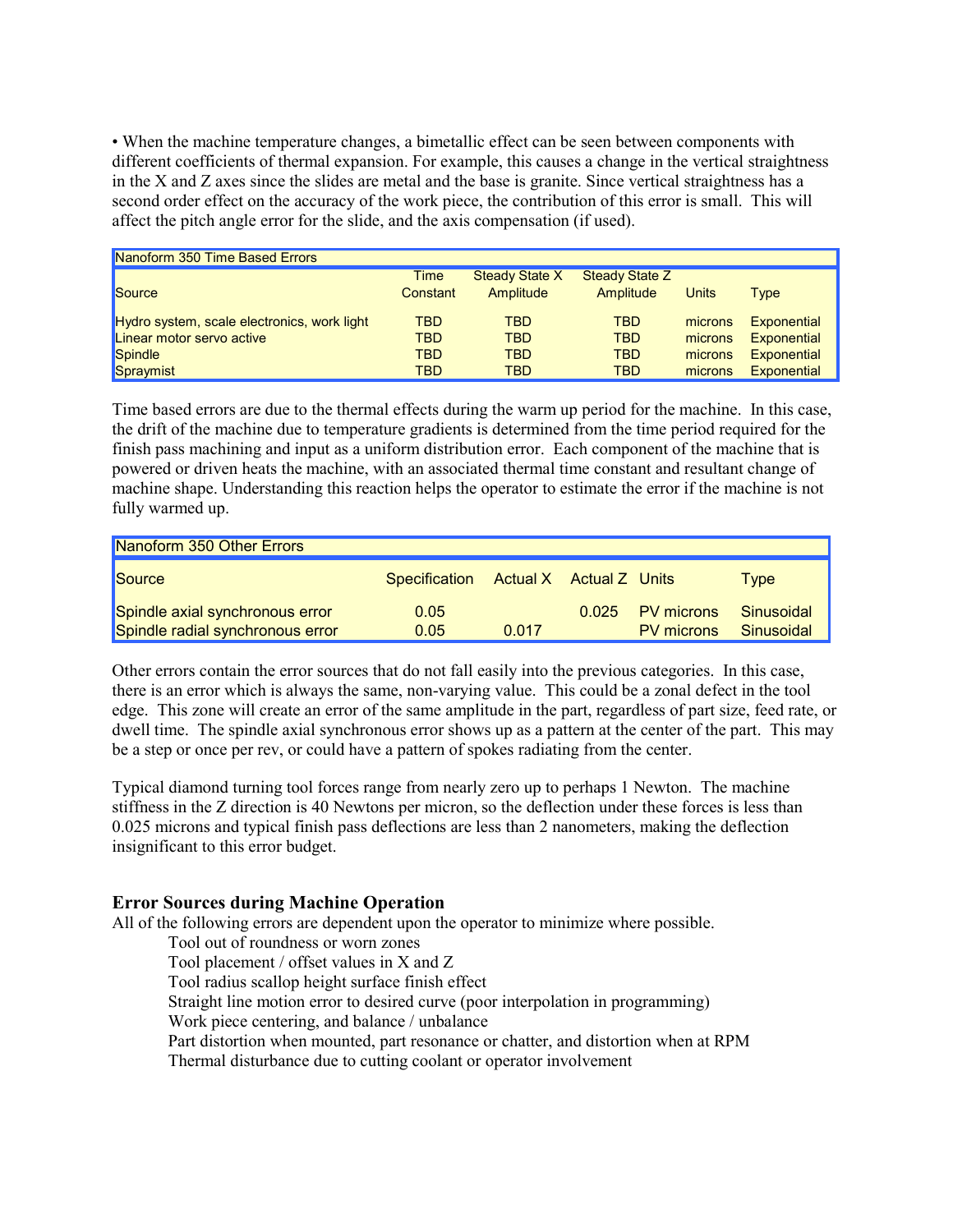#### **Error Budget Summary**

The stability PV errors are multiplied by a factor as outlined earlier depending upon the type of error distribution in order to create a sigma, or standard deviation for the error (see chart below). These are then RSSed together in order to provide a sigma for the spread of all of this type of error. In a similar fashion, the length based errors are combined using equal units of microns per mm of angle, to create a total error for each direction of travel. Typical time based errors are shown for a machine that has been fully warmed up. Because the final cut duration is often much shorter than the dominant thermal time constants, these errors can be treated as having a uniform distribution.

| <b>Stability</b>                             | PV                      | Factor         | X Sigma  | Z Sigma | <b>Type</b>            |
|----------------------------------------------|-------------------------|----------------|----------|---------|------------------------|
| Slide positioning repeatability, reversal    |                         |                | 0.0120   | 0.0120  | Gaussian               |
| <b>Feedback Scale Interpolation Error</b>    | 0.005                   | 0.354          | 0.0018   | 0.0018  | Sinusoidal             |
| Machine reaction to 1C air stability         | 0.100                   | 0.289          | 0.0058   | 0.0289  | <b>Uniform</b>         |
| Machine reaction to 0.1 C coolant stability  | 0.050                   | 0.289          | 0.0029   | 0.0145  | <b>Uniform</b>         |
| Round off error                              | 0.004                   | 0.289          | 0.0012   | 0.0012  | <b>Uniform</b>         |
| <b>RSS of Stability Errors</b>               |                         |                | 0.0138   | 0.0345  | um RMS                 |
|                                              |                         |                |          |         |                        |
| <b>Length Based</b>                          | PV                      | Length         | X Sigma  | Z Sigma | <b>Type</b>            |
|                                              | microns                 | mm             | um/mm    | um/mm   |                        |
| X slide scale length based error             | 0.41                    | 350            | 0.000415 |         | <b>XX Sinusoidal</b>   |
| X slide scale length error temp 29C          | 2.31                    | 350            | 0.001907 |         | <b>XX Uniform</b>      |
| X axis straightness horizontal               | 0.23                    | 350            |          |         | 0.000233 ZX Sinusoidal |
| Z slide scale length based error             | 0.14                    | 250            |          |         | 0.000198 ZZ Sinusoidal |
| Z slide scale length error temp 29C          | 1.65                    | 250            |          |         | 0.001907 ZZ Uniform    |
| Z axis straightness horizontal               | 0.13                    | 250            | 0.000184 |         | <b>XZ Sinusoidal</b>   |
| X slide Abbe error                           | 5.50                    | 350            | 0.004541 |         | <b>XX Uniform</b>      |
| Z slide Abbe error                           | 4.50                    | 250            |          |         | 0.005202 ZZ Uniform    |
| Spindle to Z paralellism (horizontal)        | 0.24                    | arc sec        | 0.000336 |         | <b>XZ Uniform</b>      |
| Spindle to X perpendicularity (horizontal)   | 0.30                    | arc sec        |          |         | 0.000420 ZX Uniform    |
| Spindle coning error                         | 0.08                    | arc sec        |          |         | 0.000112 ZX Uniform    |
| RSS of X direction errors with X movement    |                         |                | 0.0049   |         | um RMS/mm              |
| RSS of Z direction errors with Z movement    |                         |                |          | 0.0055  | um RMS/mm              |
| RSS of X direction errors with Z movement    |                         |                | 0.0004   |         | um RMS/mm              |
| RSS of Z direction errors with X movement    |                         |                |          | 0.0005  | um RMS/mm              |
|                                              |                         |                |          |         |                        |
| <b>Time Based</b>                            | PV                      | Factor         | X Sigma  | Z Sigma | <b>Type</b>            |
| Hydro System, scale electronics, work light  | 0.02                    | 0.289          | 0.0012   | 0.0058  | <b>Uniform</b>         |
| <b>Linear Motor Servo Active</b>             | 0.02                    | 0.289          | 0.0012   | 0.0058  | <b>Uniform</b>         |
|                                              | 0.1                     | 0.289          | 0.0058   | 0.0289  | <b>Uniform</b>         |
| <b>Spindle</b>                               | 0.02                    | 0.289          | 0.0012   | 0.0058  | <b>Uniform</b>         |
| Spraymist                                    |                         |                |          |         |                        |
| <b>RSS of Time Based Errors</b>              |                         |                | 0.0061   | 0.0306  | um RMS                 |
|                                              |                         |                |          |         |                        |
| <b>Other</b>                                 |                         |                |          |         |                        |
| Spindle Axial Synchronous error (affects Z)  | 0.025                   | 0.354          |          | 0.0089  | Sinusoidal             |
| Spindle Radial Synchronous error (affects X) | 0.017                   | 0.354          | 0.0060   |         | Sinusoidal             |
|                                              |                         |                |          |         |                        |
| <b>Example</b>                               | $\overline{\mathsf{x}}$ | $\overline{Z}$ |          |         |                        |
| Travel required to machine part              | 50                      | $\overline{5}$ | mm       |         |                        |
| <b>Stability</b>                             | 0.014                   | 0.035          | um RMS   |         |                        |
| Length, $50 * 0.0049$ (for X)                | 0.247                   | 0.025          | um RMS   |         |                        |
| Length, $5 * 0.0004$ (for X)                 | 0.002                   | 0.028          | um RMS   |         |                        |
| <b>Time</b>                                  | 0.006                   | 0.031          | um RMS   |         |                        |
| Other                                        | 0.006                   | 0.009          | um RMS   |         |                        |
| <b>Total RSS</b>                             | 0.248                   | 0.060          | um RMS   |         |                        |